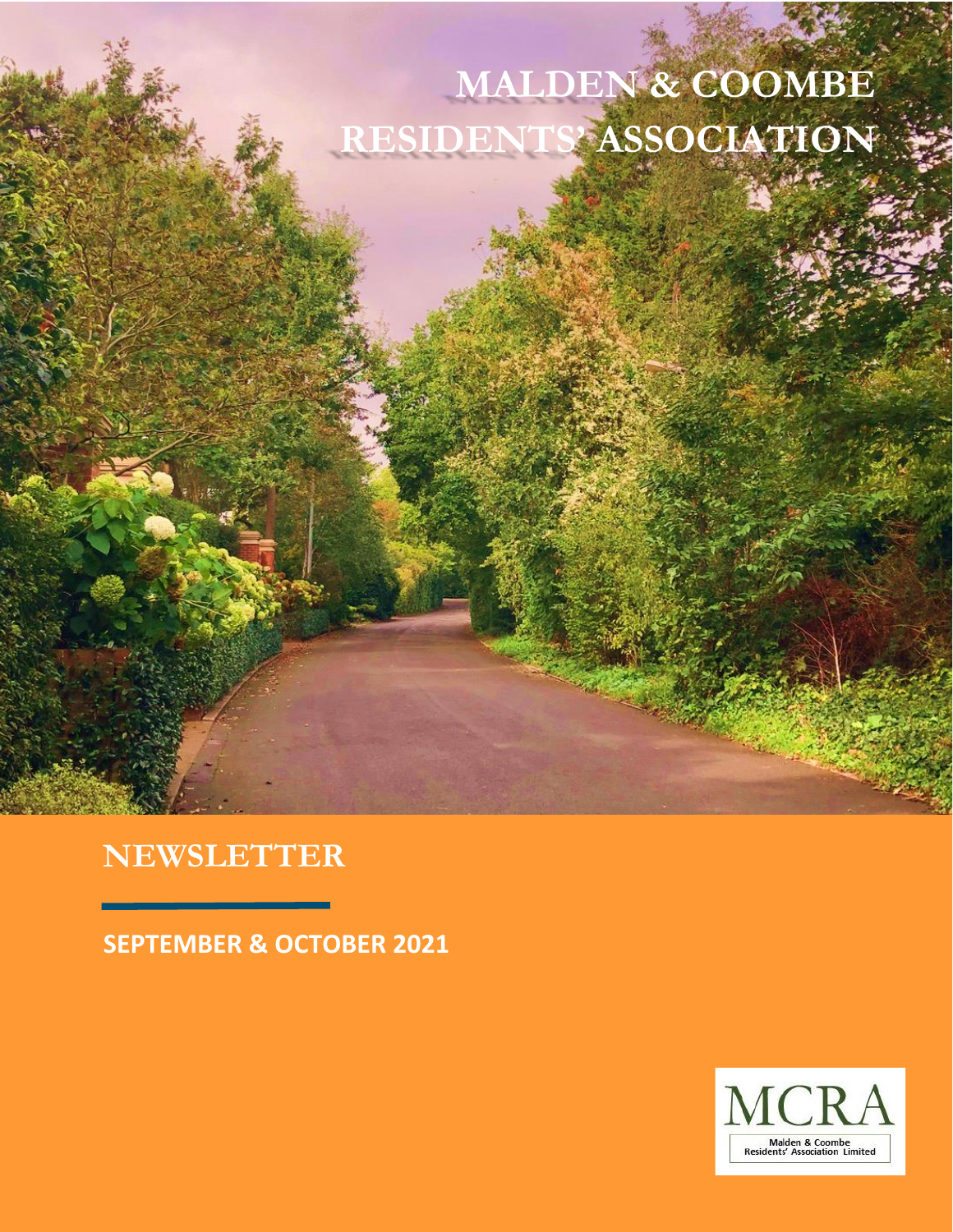# **Estate News**

### **September marks the start of a new MCRA year, with the distribution** *of windscreen permits and planning for the AGM in October*

#### **Dear Member**

We hope you enjoyed the summer break and some much needed (but elusive) sunshine. Although we enjoyed a staycation or two, MCRA had an extremely busy few months as our work spanned a number of crucial areas - we hope members have noticed some of the improvements we've made on the Estate.

#### **AGM**

MCRA's Annual General Meeting will take place on **Wednesday 13th October** at **7.30pm**. This year, we intend to meet in person, and we are very grateful to the owners of Warren House for allowing us to use their beautiful facilities for our gathering. Residents will shortly be receiving further information via email and all documents will be posted on [www.mcraltd.com.](http://www.mcraltd.com/) We very much hope to see as many Association members as possible.

#### **Barriers & Gatekeepers**

In the June issue, we explained the many problems that had been plaguing the barrier at Coombe Lane West over the past year. We're delighted to be able to say that one of our Directors, Paul Coia, spent several weeks investigating the issues with various electricians and, subsequently, MCRA has contracted a new company, Gate-A-Mation, to maintain the barriers. Gate-A-Mation's electricians replaced faulty parts, installed new barrier arms and laser sensor technology, and updated the barriers with "stop & go" safety lighting to prevent accidents caused by tailgating.

While we welcomed two new recruits to the Gatekeeping team in April, sadly Lawford Hoffman resigned in June following a family bereavement which required him to be overseas for some time. In September, we welcomed Douglas Burns to the team, covering the ever busy 3pm-6pm shift. An experienced boxer, Douglas has previously worked with Royal Mail and Sterling Pools Construction Services. We hope you have had a chance to chat with him during the afternoons.

It is with a great deal of sadness, however, that we are to say farewell to our long serving Gatekeeper, Barry Rouse. Barry decided to stand down at the end of October after more than 10 years of managing the barriers and leading the team. We are incredibly grateful for his exemplary service on behalf of residents

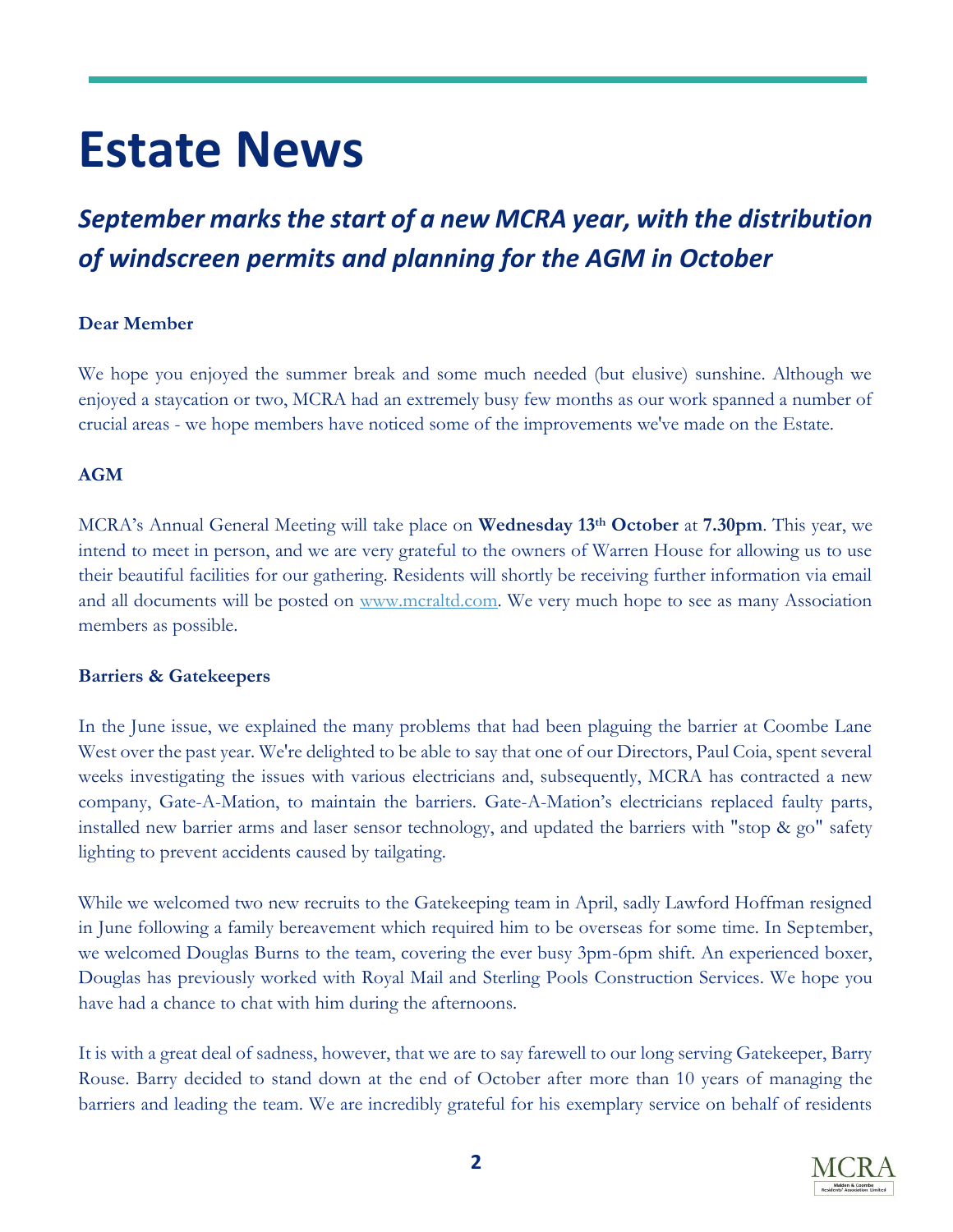and for all his help and guidance over the years. We wish him all the very best and look forward to welcoming him back whenever he visits the Estate in the future.

#### **Estate Permits & Parking**

In August, we hand delivered 99% of the new 2021-22 permits to households to reduce the possibility of stickers being lost in the post. We introduced a green Golf permit for both Coombe Wood and Coombe Hill Golf Clubs as well as a "School Run Only" sticker in an attempt to curtail the unauthorised parking on the Estate – particularly in Warren Road by Kingston Hill - by some parents or guardians outside school drop-off and collection hours.

Furthermore, after several months of requests and meetings, we were informed in September of RBK's intention to paint double yellow lines in Warren Road to stop drivers parking near Kingston Hill and accessing Richmond Park. Residents will be aware of the Royal Parks' new car park charges, and we have continually pressed RBK to act. We await a date but feel there is now at least some hope for residents who are unfairly affected in that area.

We would also like to thank residents for their patience during the three-day filming on The Drive of the upcoming production, Man vs Bee, which we understand will be on Netflix in the coming months. The production company made a contribution towards the maintenance and upkeep of the roads where trucks and lorries were parked for the filming period.

#### **Polite Request**

A few residents have approached us about the issue of noise from third party contractors, in particular, the use of petrol leaf blowers and mowers over weekends. We know the vast majority of residents on the Estate are very considerate of their neighbours, however, if guidance is required, in the government's commercial guidelines on noise, outdoor equipment, including leaf blowers, should be used at these times: *"8am to 6pm Monday to Friday, 8am to 1pm Saturday and no noisy works on Sundays and Bank Holidays."*

#### **Reporting Estate Issues to RBK**

A reminder to members that RBK runs an online central council service. Called **i-need**, residents can report several issues such as fly tipping, litter and abandoned vehicles. Also on the council website, is the **Public and Environmental Issues** page, where it is possible to report problems with street cleaning, vegetation, pavement & road defects and street lighting. Whilst MCRA always reports and follows up on issues with the Council, the more of us that use the central service, the quicker we can expect issues to be resolved. These are the links for the online services: **[www.kingston.gov.uk/i-need](http://www.kingston.gov.uk/i-need)** and **[www.kingston.gov.uk/environment](http://www.kingston.gov.uk/environment)**

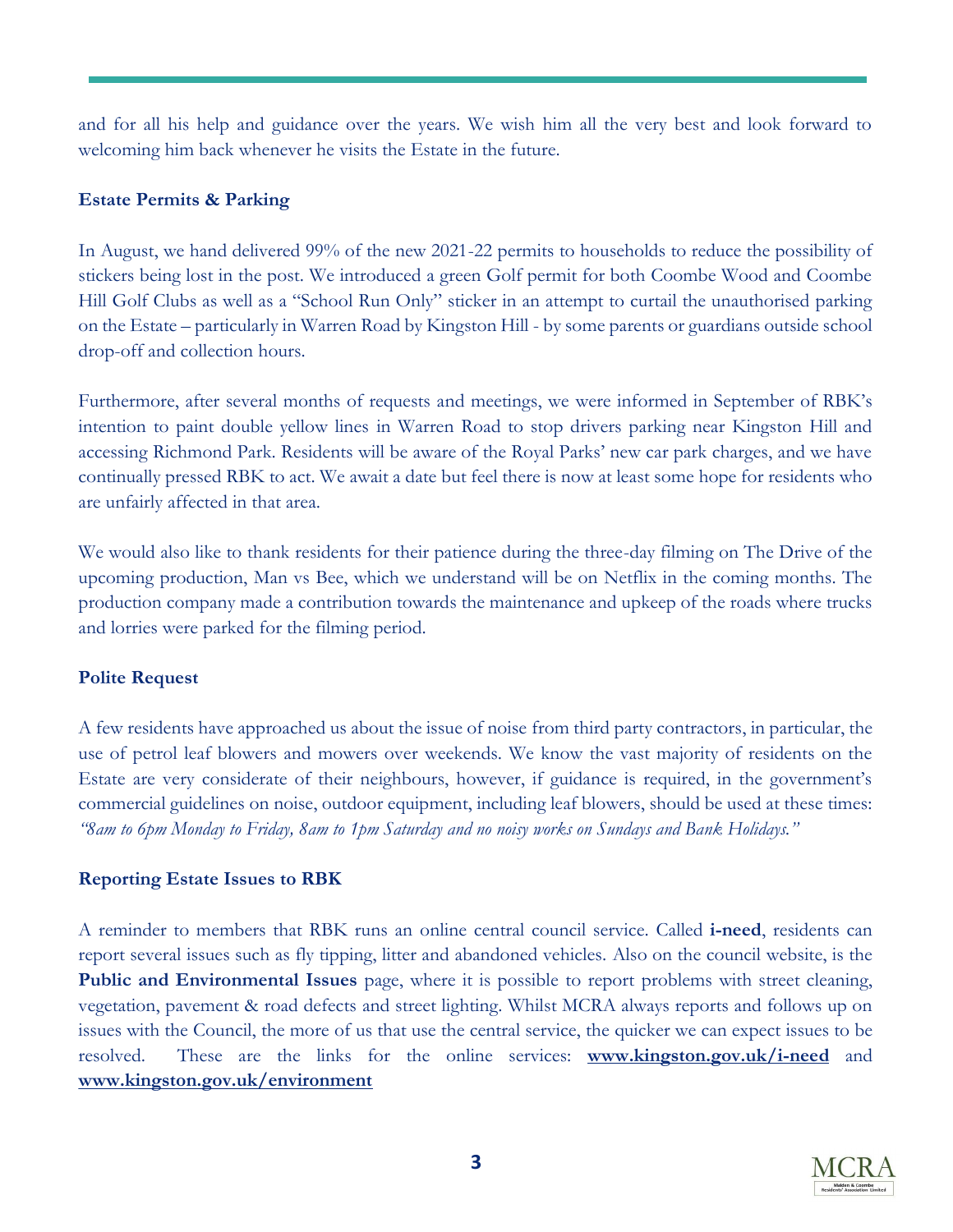#### **Crime Survey**

We have been invited to participate in a survey about crime in the area sent by Coombe Hill Ward Police. The link was emailed to members earlier this month and feedback will be taken until **September 30th** when the survey closes. Here is the link once again: <https://www.smartsurvey.co.uk/s/CoombeHillWard/>

#### **Police Contact Details**

Contact details for our local police team are as follows: Telephone: 07810 815660 Team email: [CoombeHill@Met.Police.uk](mailto:CoombeHill@Met.Police.uk) Direct email: [Simon.Stamp@met.police.uk](mailto:Simon.Stamp@met.police.uk)

#### **The Watergardens Autumn Open Day**

The autumn Open Day at The Watergardens will take place on Sunday 17<sup>th</sup> October from 1.30pm-4.00pm. We are told that visitors will see the hard work of gardeners and tree surgeons who, this summer, have transformed the views of the top pond. Over decades, the area was badly overgrown because of self-seeded trees and huge rhododendron ponticum – in fact, the island in the pond could hardly be seen at all. Work is continuing on the banks with a plan to plant lower-growing azaleas to provide colour but not impede the views as they mature. Everyone at The Watergardens is grateful for the vision and hard work of the gardeners, especially head gardener, Mark Iles, who is bringing about the transformation.

#### **Coombe Wood Golf Club Offer**

A reminder that Coombe Wood Golf Club is currently offering MCRA a social membership to the club for the upcoming year. Please do get in touch with General Manager, Nick McArthur, directly for further details: 0208 942 0388 or [nick@coombewoodgolf.com](mailto:nick@coombewoodgolf.com)

#### **Resident Communications: Website & Twitter**

All MCRA news and information is available on our website [www.mcraltd.com](http://www.mcraltd.com/) and we regularly post updates and share local news on our Twitter feed, @Mcraoffice. Whilst we continue to send out emails and the occasional piece of post, please do remember that the website is your one-stop-shop for all MCRA news.

#### **MCRA Annual Contribution 2021/22**

We extend our sincere thanks to those residents who have already paid the Annual Contribution. Over half of the households and 70% of the schools and businesses contributed within the first month and we are immensely grateful for your continued support. Payment details can be found on the next page.